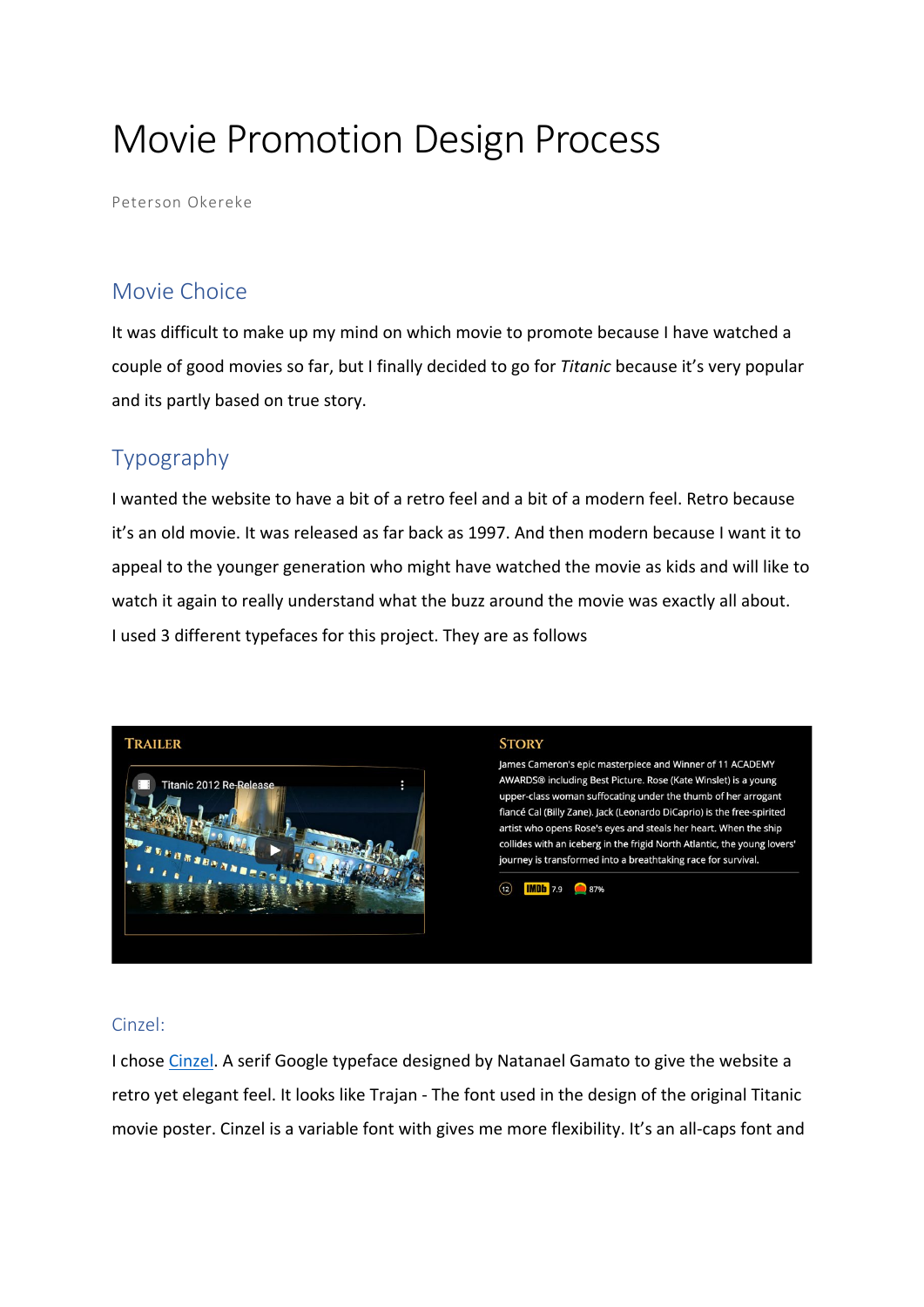it works very well for headings. So, I used it for H1 and H2. Although the H1 is visually hidden using CSS and only assessable to screen readers.

#### Open Sans:

[Open Sans](https://fonts.google.com/specimen/Open+Sans?query=open+s) is a sans serif Google typeface. It was chosen to balance the design with a modern typeface that is legible and can be read well on mobile. The x-height is relatively large compared to other fonts I considered.

#### Roboto Condensed:

This [Google font](https://fonts.google.com/specimen/Roboto+Condensed?query=roboto+co) was chosen because it is long and fits perfectly for cast names. Some of the cast names were long and I wanted a font condensed enough fit them in a single line on mobile.

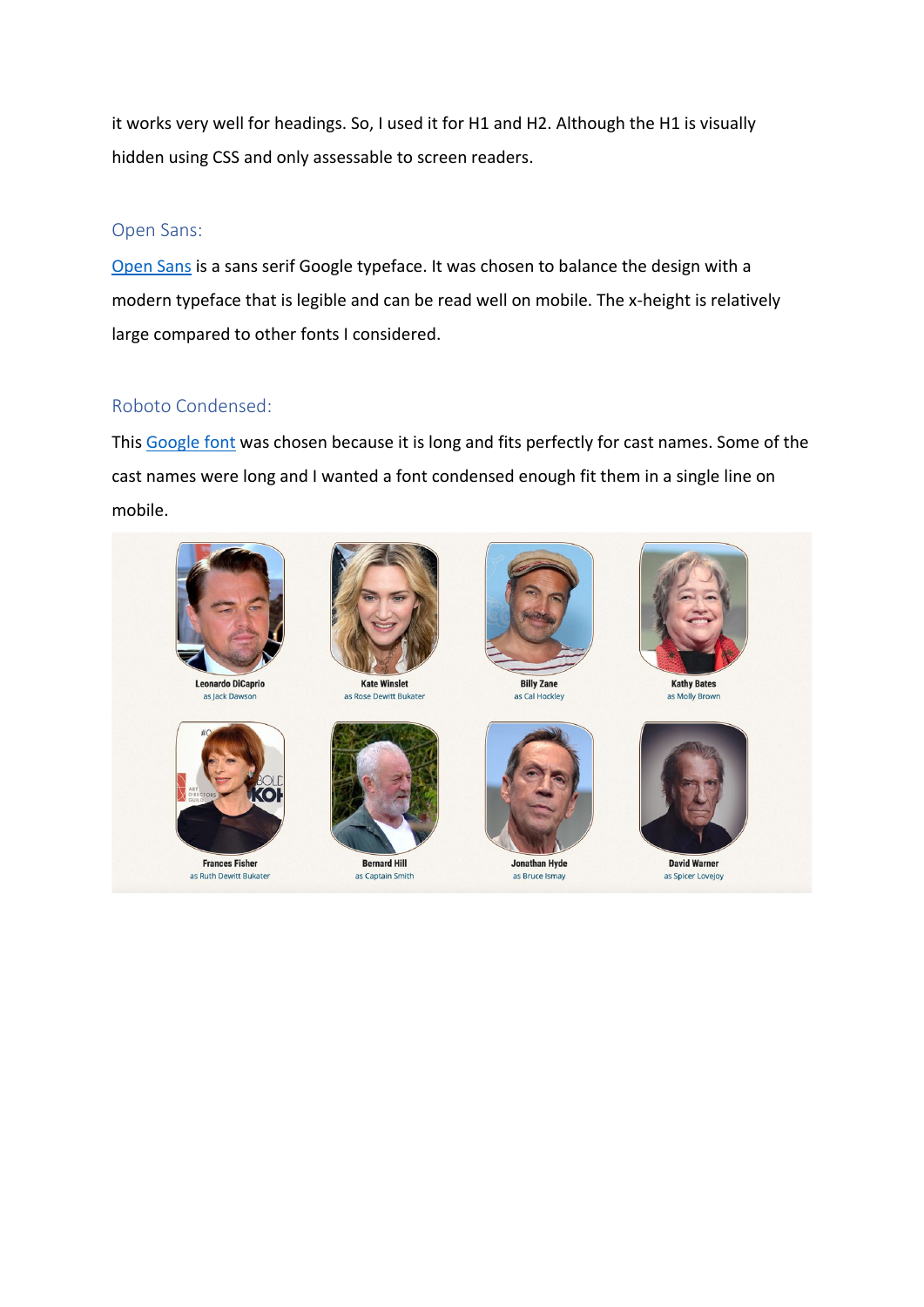## Colours

I started the colour selection process by creating a mood-board using screenshots from the original Titanic movie. I also added some images related to the movie. I wanted the website to have a warm look and feel. I also wanted some parts of the website to look like pages of an old newspaper (I finally achieved that by adding an old newspaper brown image as background image on that section). I extracted some colours and created a colour scheme from it. I adjusted the original colour scheme a bit to get that warm and retro feel.



*Original Website Mood board Website Colour Scheme*

| <b>F9C15A</b> |
|---------------|
| F6872C        |
| 572305        |
| 7AD0E3        |
| 50AAEB        |
| <b>0C577C</b> |
| 042345        |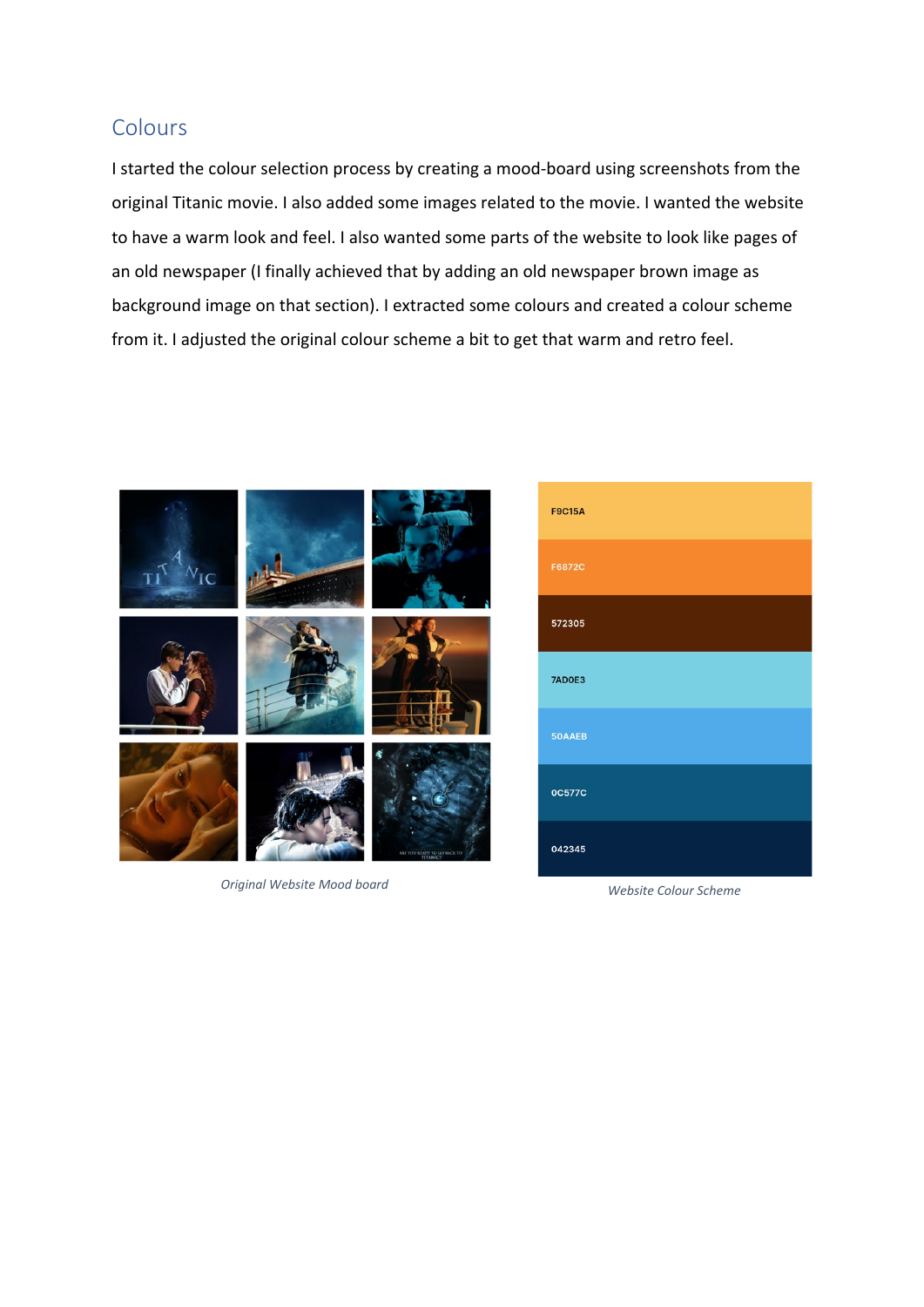*Adjusted Colour Scheme*

### Layout

I wanted the information hierarchy to be shown by the layout. I also wanted the layout to clearly show that the main reason for the website was for promotion of the movie. People don't spend too long reading online these days so I wanted the first page that will be shown to the user to contain all the relevant information about the website using the fewest of words.



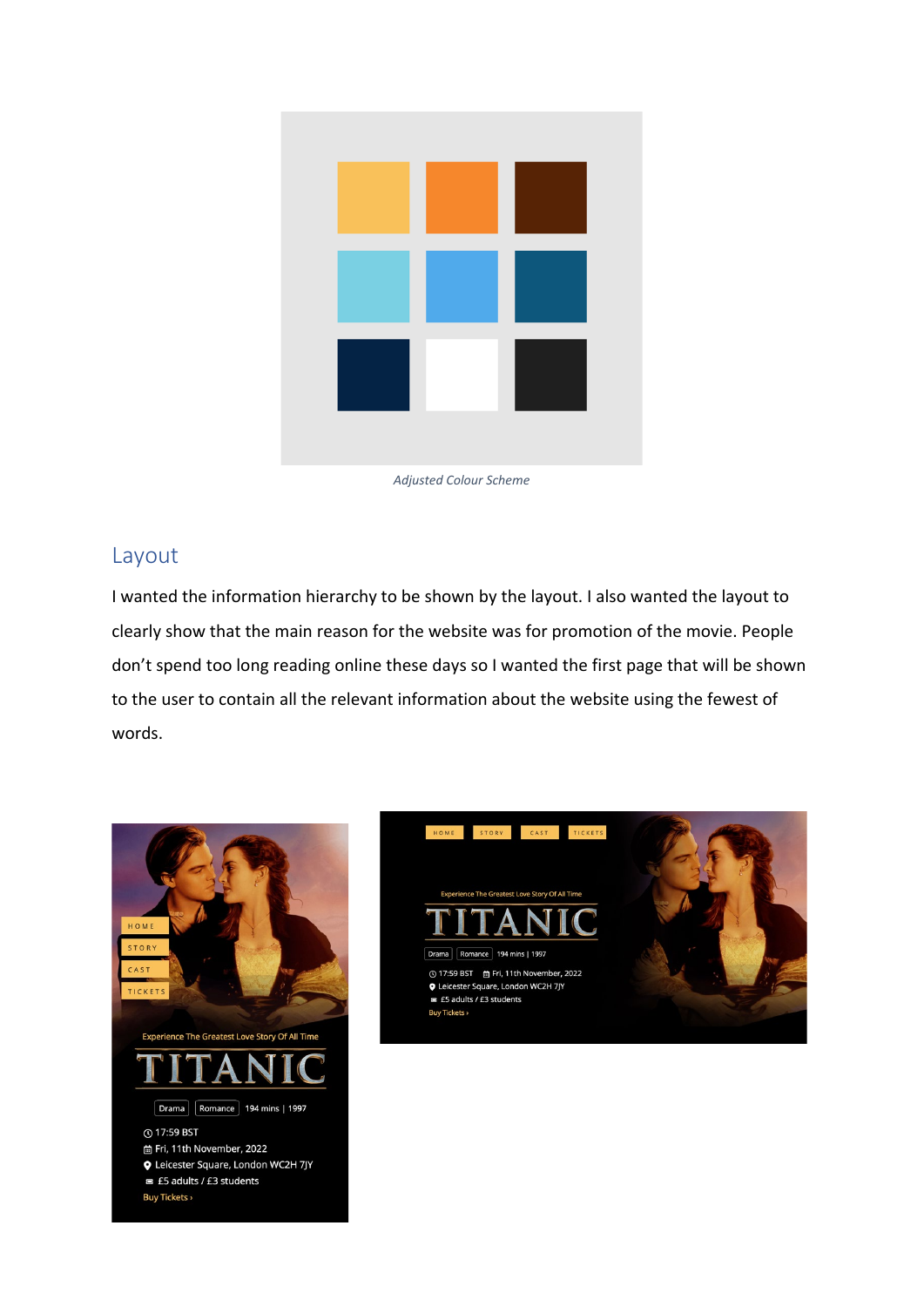I started the layout by sketching the plans as it was in my head using pen and paper. I later added original contents, using the chosen typefaces and colours on [Figma.](https://www.figma.com/file/3DcFdIVZDYI1VENUObrUUX/Titanic-Movie-Project?node-id=0%3A1) This website is a one paged website. I made it that way because I assumed most of my target audience will be viewing the website on the mobile and most mobile users prefer long scrolling to going from page to page. It also makes all the information available in one place. Since I was intending to make the website very minimal, I didn't want to bombard my target audience with not-so-relevant information. More information about the initial design drafts before prototyping on [Figma](https://www.figma.com/file/3DcFdIVZDYI1VENUObrUUX/Titanic-Movie-Project?node-id=0%3A1) can be found on [Whimsical.](https://whimsical.com/movie-promotion-titanic-K7GiFjxw96fVU14QgCdqVv)

#### Content

Since the website is for promoting a movie, I planned to use few words and more images and videos on the project. At the top of the information hierarchy was the screening details which included the date, time, and venue of the event. I embedded the movie trailer from YouTube, summarized the movie plot and displayed images of some of the popular cast. I also added the movie ratings from rotten tomatoes and IMDB to convince my target audience that the movie was worth the hype. Towards the end of the page, I added some other movie metadata like release date and country of origin. I also embedded a google street-view map and a link to take people from their current location to the cinema. Contact details were also added to the website to make it easy to either call or text the organizers for more enquiries. The images had alt tags that made sense. I also added relevant aria tags and roles for accessibility. Finally, I added all the important details to the website title to increase the general SEO of the website.

#### Movie Poster

I created an A3 Movie poster using photoshop. I added all the necessary information as I had on the first screen of my website. I tried as much as possible to make the poster look like the website for brand consistency. I also added a barcode to the poster to make it easier for people to visit the website from the poster.